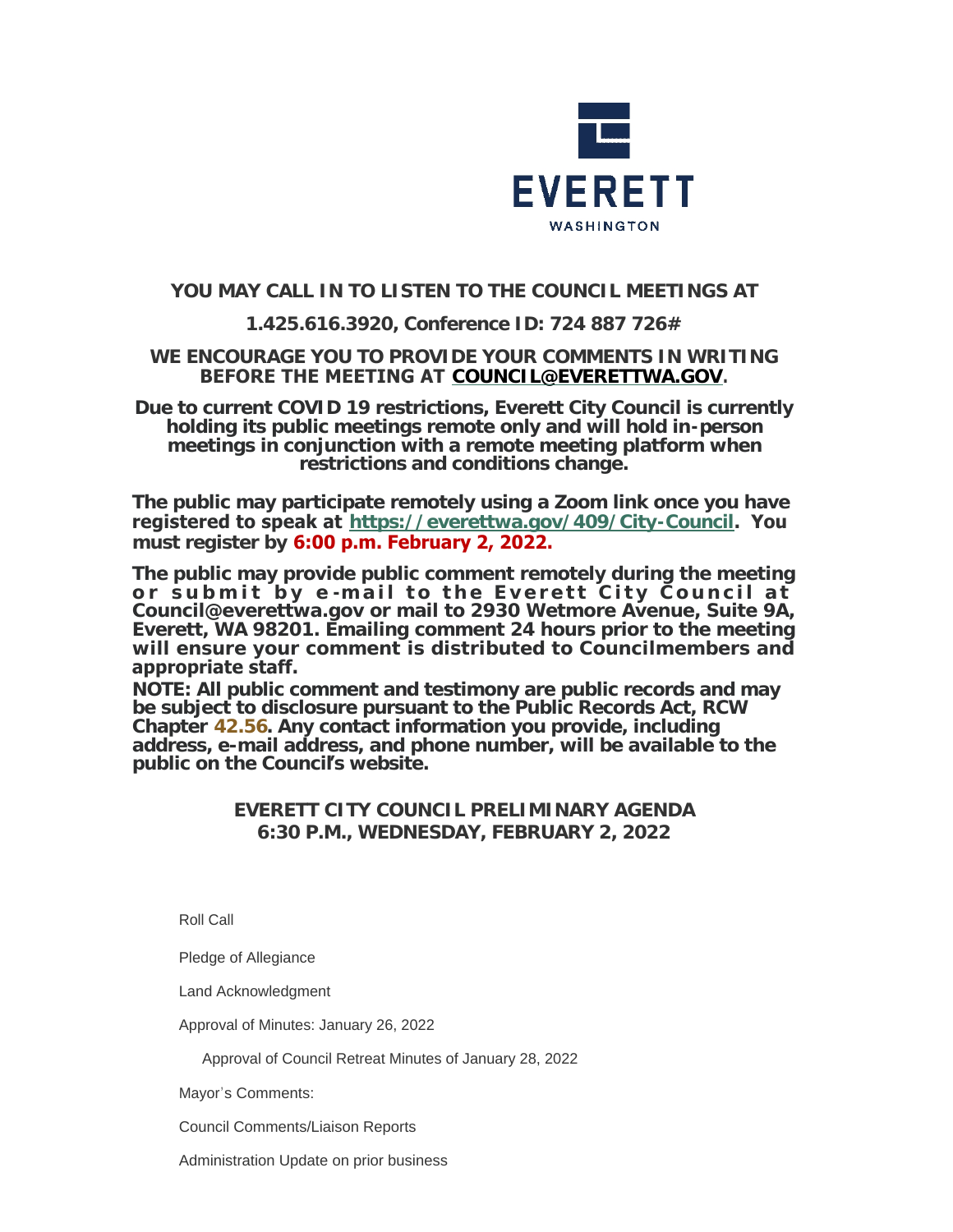City Attorney

#### Public Comment

CONSENT ITEMS:

(1) Adopt Resolution authorizing claims against the City of Everett in the amount of \$2,923,360.33 for the period of January 15, 2022 through January 21, 2022.

Documents:

#### [Res Claims Payable Jan 15, 2022 - Jan 21, 2022.pdf](https://www.everettwa.gov/AgendaCenter/ViewFile/Item/13336?fileID=79810)

(2) Adopt Resolution authorizing payroll claims against the City of Everett in the amount of \$4,563,227.30 for the period ending January 15, 2022.

Documents:

#### [2022 Resolution for Payroll Pay Period 02.pdf](https://www.everettwa.gov/AgendaCenter/ViewFile/Item/13337?fileID=79811)

(3) Authorize the Mayor to sign the Eastern Washington University Intern Agreement Amendment to continue to provide practicum placement educational experiences for Social Work students.

Documents:

#### [EWU Intern Agreement Amendment\\_PDF.pdf](https://www.everettwa.gov/AgendaCenter/ViewFile/Item/13338?fileID=79812)

ACTION ITEMS:

(4) Authorize the Mayor to execute the Settlement Agreement with Jason Anderson in the amount of \$375,000.

Documents:

#### [SettlementAgreementPDF.pdf](https://www.everettwa.gov/AgendaCenter/ViewFile/Item/13339?fileID=79813)

(5) Adopt Resolution for 2022 Human Needs Fund Recommendations.

Documents:

### [Human Needs Funding 2022.pdf](https://www.everettwa.gov/AgendaCenter/ViewFile/Item/13340?fileID=79819)

(6) Authorize the Mayor to sign the Professional Services Agreement with Brown and Caldwell, Inc., to provide engineering consulting services for the Port Gardner Storage Facility project for a total amount not to exceed \$4,407,152.00.

Documents:

[Brown-Caldwell - PSA-PGSF Analysis-Design - PDF..pdf](https://www.everettwa.gov/AgendaCenter/ViewFile/Item/13341?fileID=79815)

COUNCIL BRIEFING AGENDA: (These items come before the City Council serving as a Council Committee of the Whole and are likely to be scheduled at a future meeting.)

(7) Washington State Department of Transportation briefing on the I-5 Concrete Pavement and Bridge Joint Replacement Project.